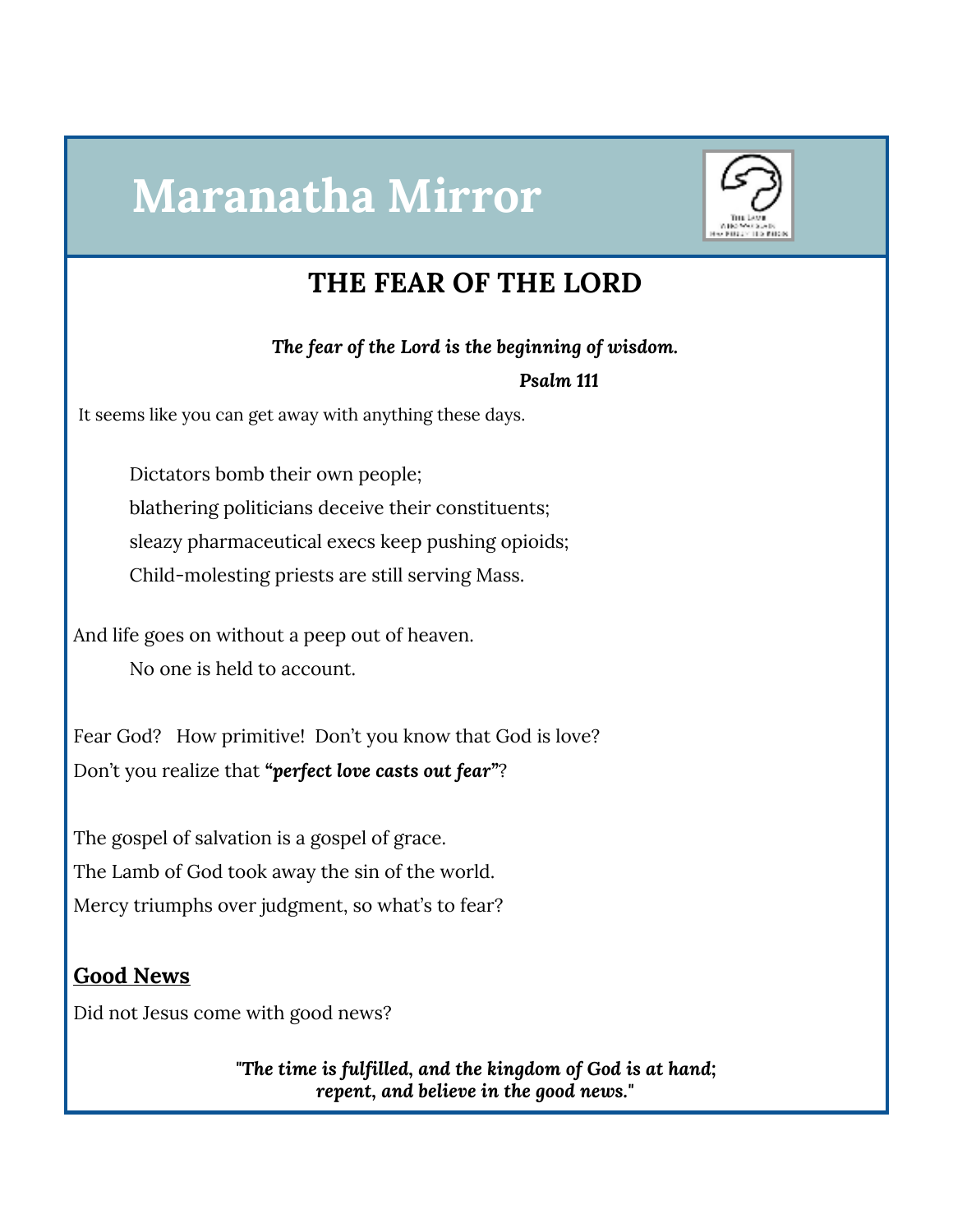#### *Mark 1*

The good news is the arrival of the Kingdom of God,

which is at work among us now.

But if we pay attention to Jesus's description of the Kingdom,

his message has a dark side.

Jesus makes clear that God's Kingdom separates the wheat from the tares,

the good fish from the bad fish,

the faithful servant from the slouch.

#### **Fearless Fear**

Jesus instructs us to fear nothing----except God.

*"I tell you, my friends, do not fear those who kill the body, and after that have no more that they can do. But I will warn you whom to fear: fear him who, after he has killed, has power to cast into hell; yes, I tell you, fear him!"*

#### *Luke 12*

Fear of God sets us free from the fear of man. Where God is not feared, we live in fear of everything else: fear of our enemy, fear of the future, fear of failure, fear of rejection.

## **Fearful Fear**

The callous dictator has no fear of God.

But fear lies behind every decision he makes. Who can he trust?

The crooked politician does not fear God.

But he trembles before the people who control the money flow.

The sleazy pharmaceutical execs do not fear God.

But they cannot shake the fear that one day their treachery

will be exposed to the light.

The child-molesting priest does not fear God.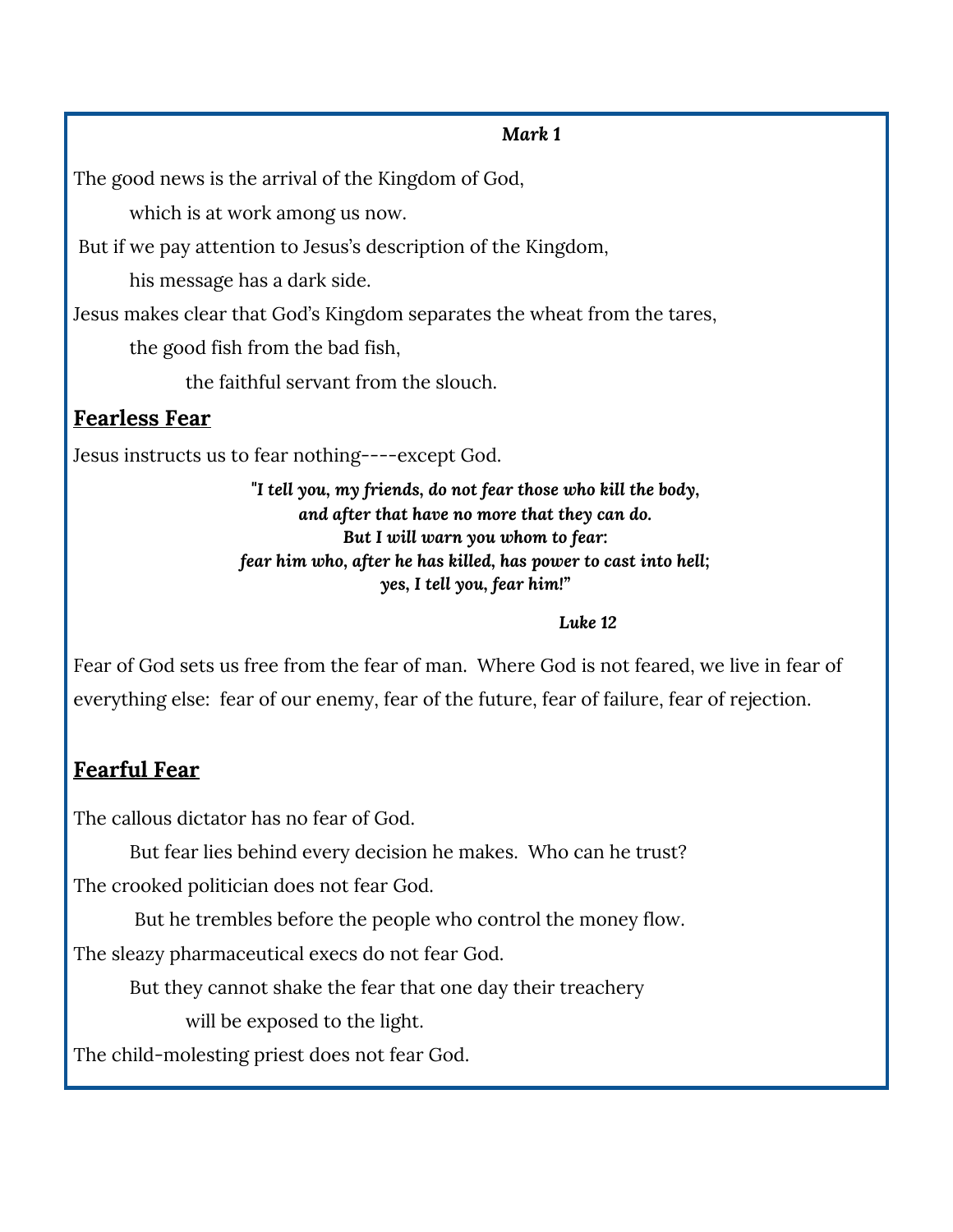But he dreads the day when his victims rise up to accuse him.

The average church goer does not fear God.

But all the fears that plague the human soul haunt his dreams.

### **The Day of Accounting**

The hour is drawing near when the most arrogant people on earth will experience the fear of God.

> *When he opened the sixth seal, I looked, and behold, there was a great earthquake; and the sun became black as sackcloth, the full moon became like blood, and the stars of the sky fell to the earth as the fig tree sheds its winter fruit when shaken by a gale; the sky vanished like a scroll that is rolled up, and every mountain and island was removed from its place. Then the kings of the earth and the great men and the generals and the rich and the strong, and every one, slave and free, hid in the caves and among the rocks of the mountains, calling to the mountains and rocks, "Fall on us and hide us from the face of him who is seated on the throne, and from the wrath of the Lamb; for the great day of their wrath has come, and who can stand before it?" Revelation 6*

Wrath? The wrath of God? How primitive!

Once you get a glimpse of that wrath it does not seem so primitive.

God's wrath is simply his response to evil.

God's final response to evil is a consuming fire.

All gentleness is gone.

When evil encounters the HOLY it sees nothing but flames.

#### **Casual faith?**

Our present tendency to think casually about God is a dangerous mistake.

Our God is a consuming fire.

And that fire is already beginning to burn through the professing church.

The dead branches on the Vine are falling off in staggering numbers.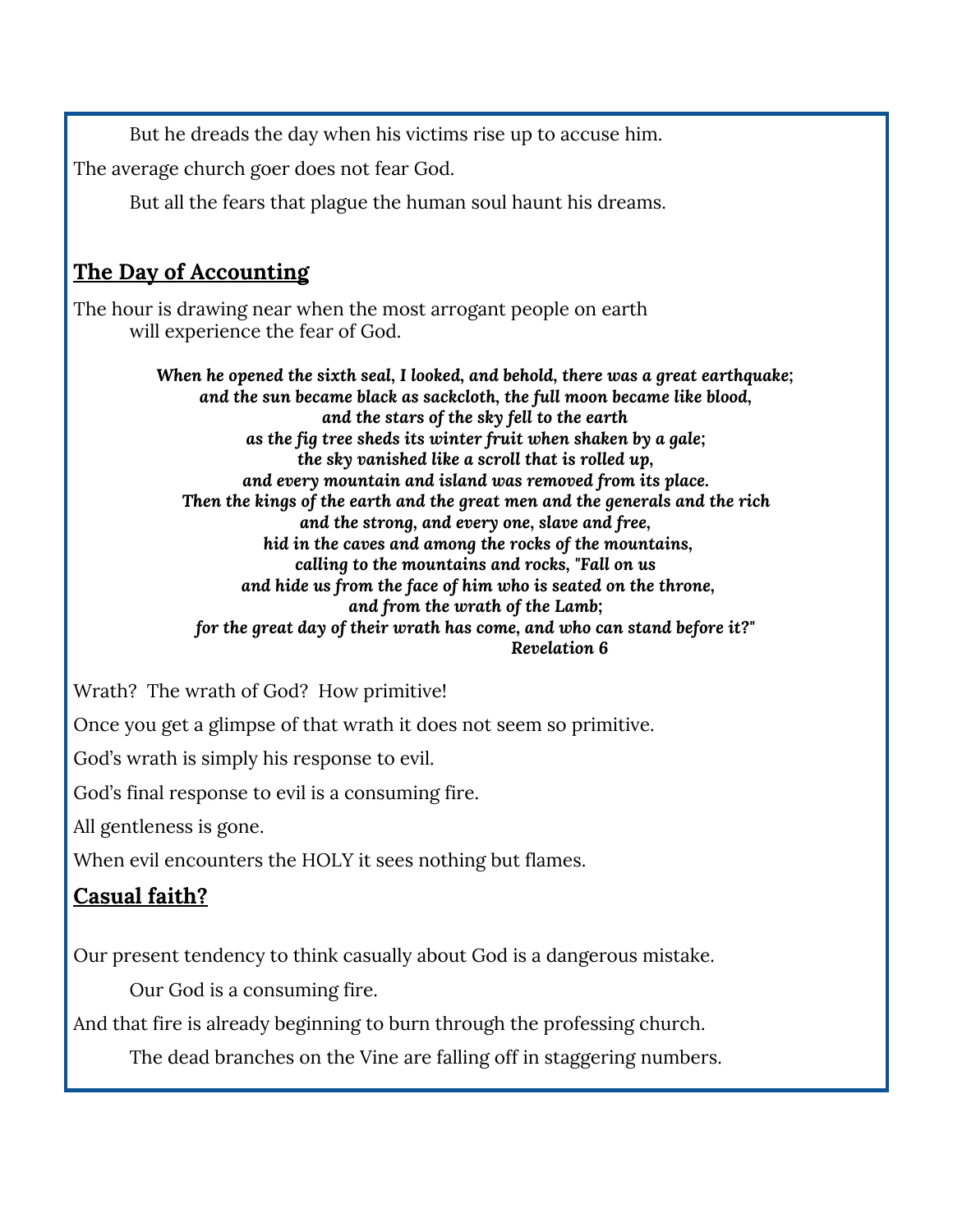Many of those who claim to be "spiritually alive" are beginning to feel the flames.

## **Spirit-filled, but glib**

There are those who take great pride in being "Spirit filled."

They make lofty claims to "spiritual power," "spiritual gifts," "spiritual wisdom."

But there is an ease and glibness in their testimony---

facile words devoid of fear and trembling.

They seem to be unaware that they are in the presence of the HOLY,

blind to the fact that they are already under the judgment of God.

Wake us up, Lord, before it's too late!

#### **Wise but foolish**

*"No servant can serve two masters; for either he will hate the one and love the other, or he will be devoted to the one and despise the other. You cannot serve God and mammon." The Pharisees, who were lovers of money, heard all this, and they scoffed at him. But he said to them, "You are those who justify yourselves before men, but God knows your hearts; for what is exalted among men is an abomination in the sight of God." Luke 16*

In their own eyes and in the eyes of the world the Pharisees were men of wisdom. But in the eyes of God they were fools.

They were in bondage to their wealth, to their status, to their egos.

They were blind to the glory that stood before them

in the person of this quiet teacher from Nazareth.

The leaven of the Pharisees is contagious.

We need to make sure that we are not infected,

for the professing church abounds in wise fools.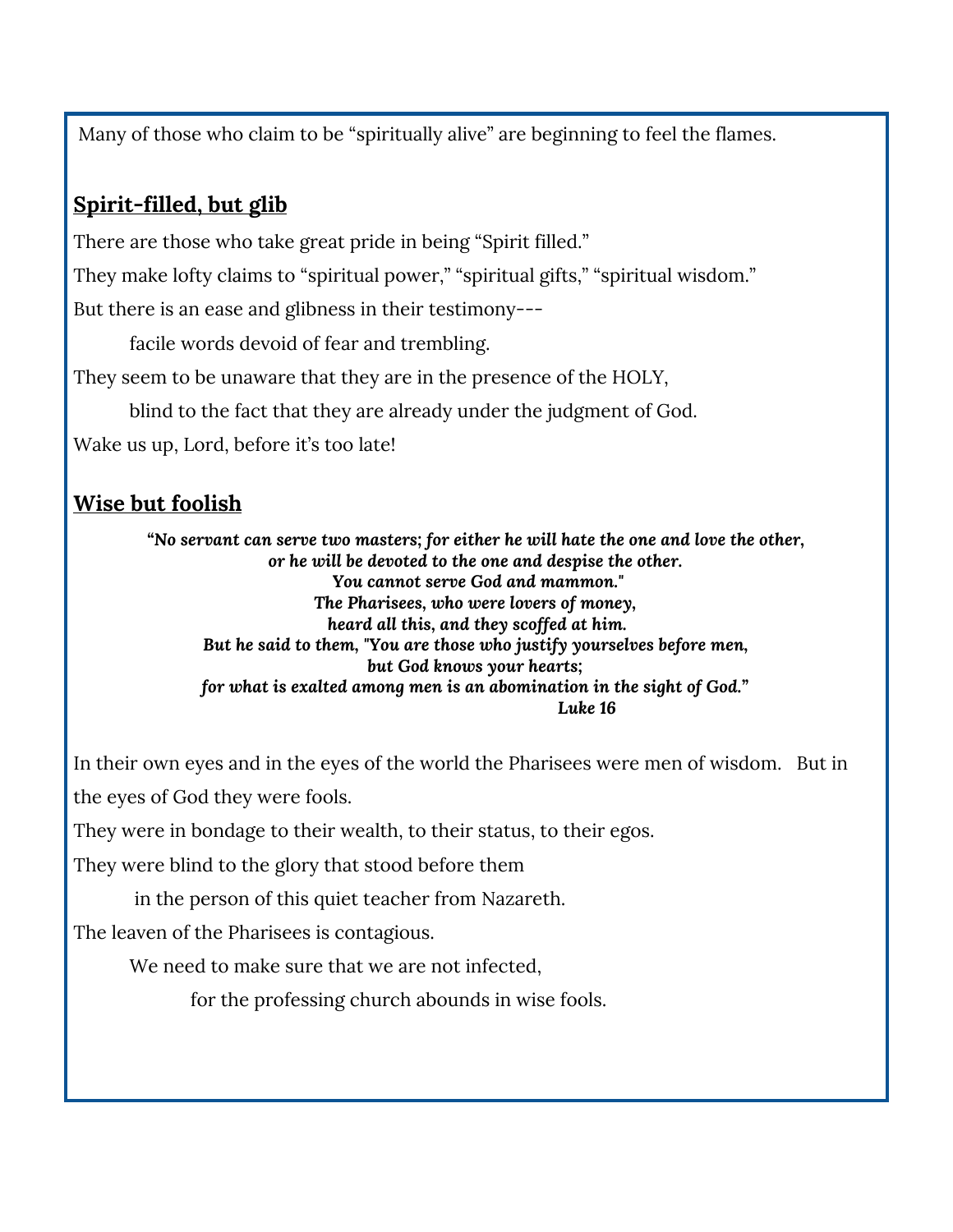#### **Scripture smart, but truth blind**

*Nicodemus, who had gone to him before, and who was one of them, said to them, "Does our law judge a man without first giving him a hearing and learning what he does?" They replied, "Are you from Galilee too? Search and you will see that no prophet is to rise from Galilee." John 7*

These men of authority in Israel knew their scriptures.

But they had no fear of God,

no dread of the HOLY.

Their "scriptural knowledge" blinded them

to the glory of God in this man from Nazareth.

They were "scripture smart and truth blind."

The very same blindness comes over us when we approach the scriptures

without the fear of God.

We become experts in the trivia of scripture

and miss the voice of the Lord, calling us to repent.

Call it primitive, if you like.

But the fear of the Lord is still the beginning of wisdom.

May God in his unspeakable mercy do whatever it takes

to teach us how to walk this earth with holy fear of his glory and grace….. …..and to fear nothing else.